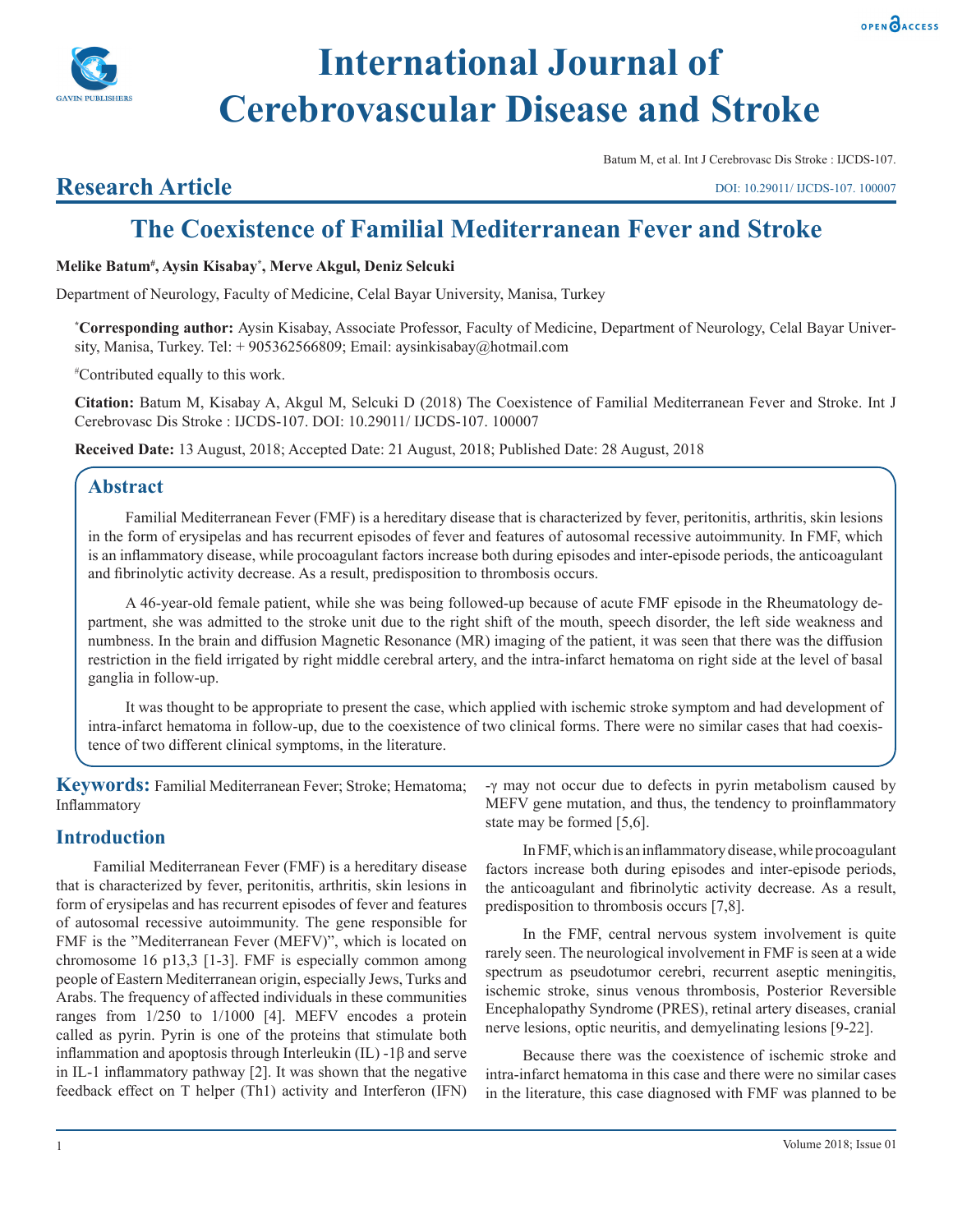presented as a Case Study.

#### **Case**

A 46-year-old female patient, while she was being followedup in the Rheumatology department because of acute FMF episode, she was admitted to the stroke unit in neurology clinic after being evaluated by us due to findings of the right shift of the mouth, speech disorder, left side weakness and numbness. The consent form was taken from the relative of the patient.

In the neurological examination of our case, it was seen that the patient was fully conscious and well-oriented and cooperative, the central facial paralysis on the left and the moderate dysarthria was present. It was measured that muscle strength at the upper left extremity was 1/5 and muscle strength at the lower left extremity was 3/5. There was left sided hemihypoesthesia including left half of the face, and it was found that plantar reflex on the left was positive. Physical and systemic examination of the patient were within normal limits. In the background of the patient; hypertension, rheumatoid arthritis and heart failure accompanied FMF.

In control brain Computed Tomography (CT) of the patient; on the left side, a 4 X 3 cm diameter hematoma with surrounding edema and a mass were seen at basal ganglia level (Figure-1). In the brain and diffusion Magnetic Resonance (MR) imaging of the patient, it was observed that there was diffusion restriction located in the field irrigated by right middle cerebral artery, and the cerebral hematoma on the right side located at the basal ganglion level and oxy-deoxyhemoglobin stage (Figures 2A, 2B, 2C).



**Figure 1:** In brain CT examination; on the right side, mass at the basal ganglia level and the 4 X 3 cm diameter hematoma with surrounding edema were observed.



**Figure 2A:** In Diffusion MRI examination, hyper intense lesion existed on the right side at basal ganglia level.



**Figure 2B:** In T1-weighted sequence images of Cranial MRI; on the right side, the hypo intense lesion existed at the basal ganglia level.



**Figure 2C:** In T2-weighted sequence images of Cranial MRI; on the right side, there was the heterogeneous image consisted by the hyper intense area at basal ganglion level and the hypo intense area in the interior of these identified regions.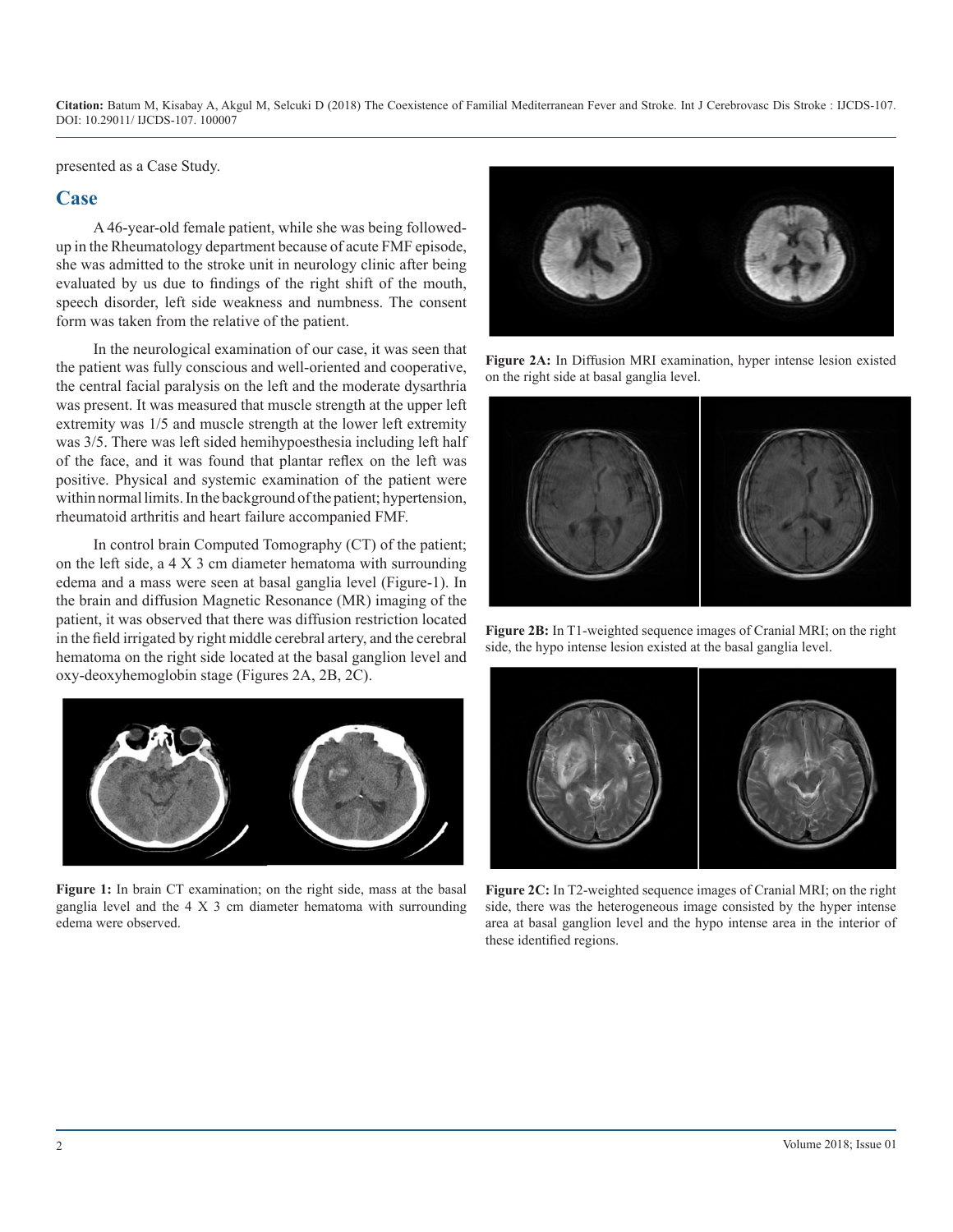In order to investigate the risk factors; hemogram examination, biochemical tests (fasting blood glucose, liver and kidney function tests and electrolytes, lipid profile, thyroid function tests), detailed thrombophilia panel (MTHFR C677T and MTHF A1298C polymorphism Prothrombin G20210A, Factor V Leiden, PAI-1 4G, B-fibrinogen, Factor XIII V34L, GPIIIa L33 P (HPA-1)), coagulation panel (protein C, protein S, antithrombin 3, resistance to active protein C, fibrinogen and factors), rheumatologic-serological-infectious tests, all vasculitis markers, carotid-vertebral doppler Ultrasonography (USG) were requested. Cardiology consultation and transthoracic Echocardiography (ECHO) were planned.

In the test results; moderate anemia (Hg: 11.2), homocysteinemia (Homocysteine: 21), hypercholesterolemia (LDL: 164 mg / dL), Antinuclear Antibody (ANA) positivity, Rheumatoid Factor elevation (RF: 237), moderate fibrinogen elevation (554 mg / dL) and the PAI-14G heterozygous mutation from the thrombophilia panel were detected. No pathology was detected in other coagulation and vasculitis markers. There were normal results in carotid-vertebral doppler USG. In transthoracic echocardiography; the grade 2 mitral regurgitation, the moderate aortic regurgitation, mild hypokinetic left ventricular, concentric left ventricular hypertrophy were detected, and left ventricular ejection fraction was found to be 40%. Other examinations were at normal limits. The treatment for hypertension and heart failure was regulated according to the suggestions of cardiology consultation.

The patient underwent treatment with antiedema and antiaggregant (acetylsalicylic acid 150 mg) in the stroke unit after diffusional MR. Antiaggregant therapy was discontinued when the intra-infarct hematoma development was seen in examinations of conventional MRI and brain CT scans. There were no risk factors that could lead to hematoma formation. In control brain CT, it was detected that there was a regression in hematoma diameter and edema. After the hematoma was totally reabsorbed, the patient was discharged by taking to the rehabilitation program.

At the polyclinic control performed one month later, it was seen that the patient was fully conscious and well-oriented and cooperative. It was measured that muscle strength at the upper left extremity was 3-4/5 and muscle strength at the lower left extremity was 4-5/5. There was the left sided mild hemihypoesthesia including left half of the face, and it was found that plantar reflex on left was as positive. It was seen that there was a distinct improvement in the central facial paralysis and dysarthria. In the control brain CT, it was seen that the hematoma was totally reabsorbed. Antiaggregant therapy was started at a lower dose (acetylsalicylic acid 100 mg). Continuation of the rehabilitation program, rheumatology and cardiology checks were recommended for the patient with no additional complaints. The patient did not have any additional complaints at the later follow-up, and bleeding did not recur.

#### **Discussion**

Familial Mediterranean Fever (FMF) is an autoinflammatory, hereditary, multisystem disease with recurrent episodes. The relationship between ischemic cerebrovascular disease and FMF has not been clearly understood and is still under investigation.

After the brain blood flow regulation deterioration, endothelial dysfunction and brain edema development, an increase occurs in endothelial surface proteins and adhesion molecules (P Selectin, E Selectin). Microcirculatory dysfunction develops after the adhesion of leukocytes to this area [23-25]. In the FMF which is an inflammatory disease, it is known that the acute phase reactants and cytokines such as CRP, IL-1, IL-6, and IL-8 increase both during episodes, and inter-episode periods [26]. During FMF episodes; it is observed that there is an increase in levels of Erythrocyte Sedimentation Rate (ESR), fibrinogen, α2 and β globulin and serum amyloid A levels. Episodes may be accompanied by neutrophilic leukocytosis [5,6].

As well as the coexistence of FMF and thrombophilia panel disorder, the coexistence of FMF with vasculitis and / or vasculopathy may be seen. The increase in plasma homocysteine levels caused by MTHFR C677T and MTHFR A1298C polymorphism, PAI homozygous deficiency can lead to vascular disorders and stroke [27,28]. Systemic Lupus Erythematosus (SLE), Acute Rheumatic Fever (ARA), Polyarteritis Nodosa (PAN), Spondyloarthropathies, Behcet's syndrome were among the diseases reported frequently due to the coexistence of FMF with vasculitis and vasculopathies [16,29,30].

After all these changes; in FMF which is an inflammatory disease, procoagulant factors increase both during episodes and inter-episode periods. But the anticoagulant and fibrinolytic activity decrease. As a result, predisposition to thrombosis is frequently seen [1,31]. When the carotid arteries were examined, it was seen that there was an increase in the intima media thickness of patients with FMF compared to the control group. This situation showed to us that even if stroke did not occur, there was a predisposition to atherosclerosis [32,33].

In the differential diagnosis of the disease; Hyperimmunoglobulin D Syndrome (HIDS) which is hereditary and characterized by recurrent fever, TNF Receptor-Associated Periodic Syndrome (TRAPS), Familial Cold Autoinflammatory Syndrome (FCAS), PFAPA syndrome (Periodic Fever, Aphthous stomatitis, Pharyngitis, cervical Adenopathy), Behcet's disease, Crohn's disease, Allergic reaction, Hodgkin's disease, Malaria, Lyme are located. When the joint pains are taken into account, Behcet's disease, Reiter's syndrome, ulcerative colitis and Polyarteritis Nodosa (PAN) should be in our minds as diseases which may coexist with FMF [34-36].

Colchicine therapy is used to prevent the episodes and amyloidosis, reduce the inflammation. Colchicine suppresses the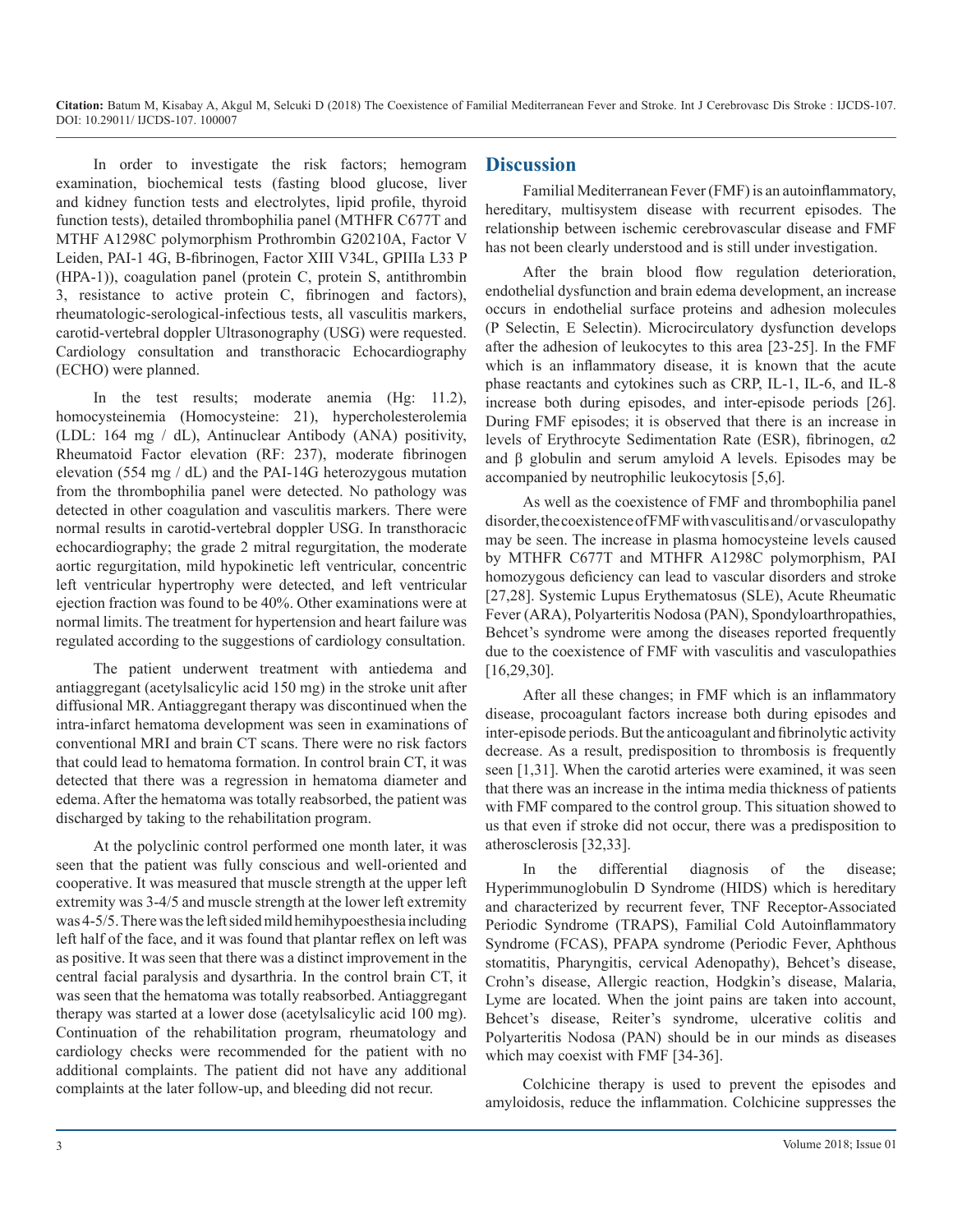formation of inflammation, reduces the severity and frequency of episodes, and also prevents the predisposition to thrombosis [37- 40].

In a study of case series with central nervous system involvement in the FMF, neurological findings were observed in 18 of 8864 FMF cases, 7 of which were demyelinating diseases, 7 were Cerebrovascular Disease (CVD) and 4 were Posterior Reversible Encephalopathy Syndrome (PRES). All cases with CVD were considered as ischemic stroke. In the etiological examination of these patients; it was detected that 2 patients had patent foramen ovale, 1 patient had thalassemia major, 1 patient had bilateral carotid artery dissection and 2 patients had low HDL  $(\leq 30)$  [9].

It was reported that the different sized infarcts on different arterial localizations develop. Infarct areas were frequently seen in the infratentorial region [9,30,41].

Because of the presence of definitive diagnosis and the genetic analysis in our patient; in addition to the FMF coexistence of diseases mentioned in the literature, all other young-age stroke causes were investigated. Because especially the presence of positivity in the thrombophilia panel, inflammatory and vasculitis markers increases the predisposition to thrombosis, a detailed examination was performed for the atherosclerosis. In the examinations of the patient with the background involving the hypertension and heart failure, no significant pathology was found except moderate inflammation.

It was reported that central nervous system involvement in FMF may be due to vasculitis and amyloidosis. Amyloidosis can cause both bleeding and ischemia, but it causes much more the bleeding. It was also thought that in our case the amyloidosis may accompany and the bleeding may occur due to the use of antiaggregant therapy.

Since there is no Susceptibility Weighted Imaging (SWI) sequence on the Cranial MRI examination of our case and it is not routinely performed, we do not have clear idea of whether or not there are microbleeds. In such cases, if possible, the presence of SWI sequence performed in MRI would also help in the regulation of the treatment. This case showed us that in FMF-diagnosed patients the amyloidosis should not be forgotten; and the physicians should be careful in antiaggregant and/or anticoagulant therapy.

The other reason that increases the predisposition to bleeding is the presence of hypertension. Although hypertension is present in the patient's background, the elevations in arterial blood pressure were not detected during the period of the clinic development or follow-up.

An interesting aspect of our case was the coexistence of both ischemic and hemorrhagic vascular events in the central nervous system. When the literature was reviewed, it was seen that there was no a case of FMF in which the both situations were seen at same time. Since we should be more careful in regulating the treatment of such cases, this case was found appropriate to be presented.

#### **References**

- 1. [Sav T, Özbakır Ö, Keleştimur F, Gürsoy S, Baskol M, et al. \(2006\)](https://www.ncbi.nlm.nih.gov/pubmed/16267600)  Adrenal axis functions in patients with familial mediterranean fever. [Clin Rheumatol 25: 458-461.](https://www.ncbi.nlm.nih.gov/pubmed/16267600)
- 2. [Lachmann HJ, Segul B, Yavuzsen TU, Booth DR, Booth SE, et al.](https://www.ncbi.nlm.nih.gov/pubmed/16403826)  (2006) Clinical and subclinical inflammation in patients with Familial [Mediterranean Fever and in heterozygous carriers of MEFV muta](https://www.ncbi.nlm.nih.gov/pubmed/16403826)[tions. Rheumatology \(Oxford\) 45: 746-750.](https://www.ncbi.nlm.nih.gov/pubmed/16403826)
- 3. [Touitou I \(2001\) The spectrum of Familial Mediterranean Fever \(FMF\)](https://www.ncbi.nlm.nih.gov/pubmed/11464238) [mutations. Eur J Hum Genet](https://www.ncbi.nlm.nih.gov/pubmed/11464238) 9: 473-483.
- 4. Cobankara V, Kiraz S (2000) Ailesel Akdeniz Ateşi. Hacettepe Tıp Dergisi 31: 310-319.
- 5. [Ben-Zvi I, Livneh A \(2011\) Chronic inflammation in FMF: markers, risk](https://www.ncbi.nlm.nih.gov/pubmed/21060333)  factors, outcomes and therapy. Nat Rev Rheumatol 7: 105-112.
- 6. [Korkmaz C, Ozdogan H, Kasapcopur O, Yazici H \(2002\) Acute phase](https://www.ncbi.nlm.nih.gov/pubmed/11779767)  response in familial Mediterranean fever. Ann Rheum Dis 61: 79-81.
- 7. [Akdogan A, Calguneri M, Yavuz B, Arslan EB, Kalyoncu U, et al. \(2006\)](https://www.ncbi.nlm.nih.gov/pubmed/17161270)  Are familial Mediterranean fever (FMF) patients at increased risk for [atherosclerosis? Impaired endothelial function and increased intima](https://www.ncbi.nlm.nih.gov/pubmed/17161270)  [media thickness are found in FMF. J Am Coll Cardiol 48: 2351-2353.](https://www.ncbi.nlm.nih.gov/pubmed/17161270)
- 8. [Esmon CT \(2003\) Inflammation and thrombosis. J Thromb Haemost](https://www.ncbi.nlm.nih.gov/pubmed/12871267)  1: 1343-1348.
- 9. [Kalyoncu U, Eker A, Oguz K, Kurne A, Kalan I, et al. \(2010\) Fami](https://www.ncbi.nlm.nih.gov/pubmed/20517179)lial Mediterranean Fever and Central Nervous System Involvement-[A](https://www.ncbi.nlm.nih.gov/pubmed/20517179)  [case Series. Medicine 89: 75-84.](https://www.ncbi.nlm.nih.gov/pubmed/20517179)
- 10. [Aksu K, Keser G \(2011\) Coexistense of vasculitides with Familial Med](https://www.ncbi.nlm.nih.gov/pubmed/21547384)iterranean Fever. Rheumatol Int 31: 1263-1274.
- 11. [Najim al-Din AS, Mubaidin A, Wriekat AL, Alqam M \(1994\) Risk fac](https://onlinelibrary.wiley.com/doi/pdf/10.1111/j.1600-0404.1994.tb02750.x)tors of aseptic intracranial venous occlusive disease. Acta Neurologica [Scandinavica 90: 412-416.](https://onlinelibrary.wiley.com/doi/pdf/10.1111/j.1600-0404.1994.tb02750.x)
- 12. [Gokalp HZ, Baskaya MK, Aydin V \(1992\) Pseudotumor cerebri with](https://www.ncbi.nlm.nih.gov/pubmed/1327619)  familial Mediterranean fever. Clin Neurol Neurosurg 94: 261-263.
- 13. [Lossos A, Eliashiv S, Ben-Chetrit E, Reches A \(1993\) Optic neuritis](https://www.ncbi.nlm.nih.gov/pubmed/8340482)  associated with familial Mediterranean fever. J Clin Neuroophthalmol [13: 141-143.](https://www.ncbi.nlm.nih.gov/pubmed/8340482)
- 14. [Ozkaya O, Bek K, Alaca N, Ceyhan M, Acikgoz Y, et al. \(2007\) Cere](https://www.ncbi.nlm.nih.gov/pubmed/17235658)bral vasculitis in a child with Henoch-Schonlein purpura and familial [Mediterranean fever. Clin Rheumatol 26: 1729-1732.](https://www.ncbi.nlm.nih.gov/pubmed/17235658)
- 15. [Baysun S, Demircin G, Erdodan O, Bulbul M, Yildiz YT, et al. \(2008\)](https://www.ncbi.nlm.nih.gov/pubmed/18183427)  Multiple visceral hematomas in a child with familial Mediterranean fe[ver: polyarteritis nodosa. Pediatr Nephrol 23: 1235-1237.](https://www.ncbi.nlm.nih.gov/pubmed/18183427)
- 16. [Schwartz T, Langevitz P, Zemer D, Gazit E, Pras M, et al. \(2000\) Be](https://www.ncbi.nlm.nih.gov/pubmed/10805353)hcet's disease in Familial Mediterranean fever: characterization of the [association between the two diseases. Semin Arthritis Rheum 29: 286-](https://www.ncbi.nlm.nih.gov/pubmed/10805353) [295.](https://www.ncbi.nlm.nih.gov/pubmed/10805353)